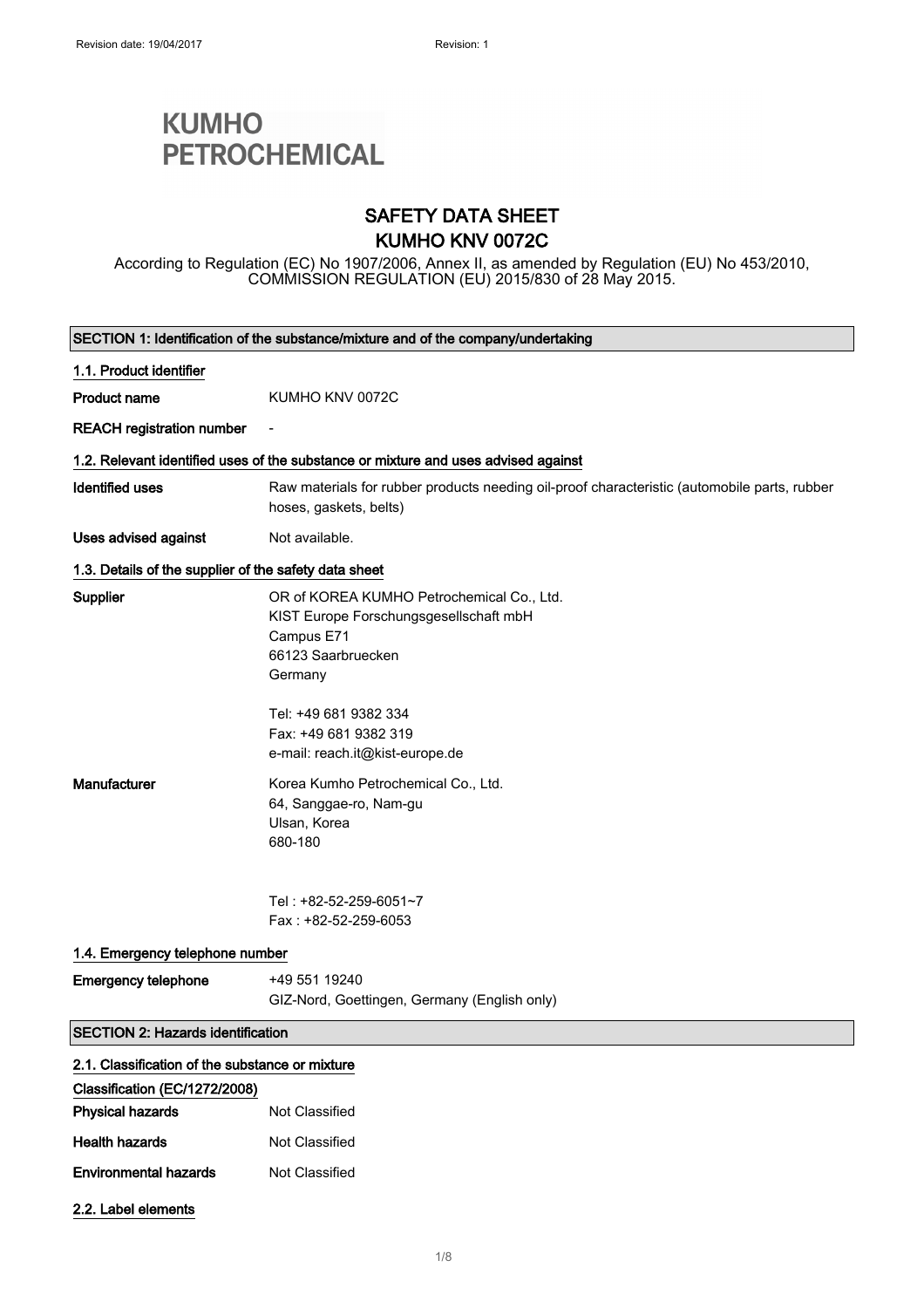#### Hazard statements MC Not Classified

#### 2.3. Other hazards

### SECTION 3: Composition/information on ingredients

3.2. Mixtures

#### BUTADIENE-ACRYLONITRILE POLYMER **1999 - 1999 - 1999 - 1999 - 1999 - 1999 - 1999** - 1999 - 1999 - 1999 - 1999 - 1

CAS number: 9003-18-3

### Classification

Not Classified

| <b>Polyvinyl Chloride</b>                                           | 30%                  |
|---------------------------------------------------------------------|----------------------|
| CAS number: 9002-86-2                                               | EC number: 618-338-8 |
| <b>Classification</b><br>Not Classified                             |                      |
| The full text for all hazard statements is displayed in Section 16. |                      |

### Composition comments Monomer is registered instead of Butadiene-Acrylonitrile polymer. (Registration number of monomer: Acrylonitrile: 01-2119474195-34-\*\*\*\*, Butadiene: 01-2119471988-16-\*\*\*\*)

#### SECTION 4: First aid measures

| 4.1. Description of first aid measures                     |                                                                                                                                                                                                                                                                               |
|------------------------------------------------------------|-------------------------------------------------------------------------------------------------------------------------------------------------------------------------------------------------------------------------------------------------------------------------------|
| <b>General information</b>                                 | Get medical attention.                                                                                                                                                                                                                                                        |
| Inhalation                                                 | Move affected person to fresh air and keep warm and at rest in a position comfortable for<br>breathing. When breathing is difficult, properly trained personnel may assist affected person<br>by administering oxygen. Get medical attention if any discomfort continues.     |
| Ingestion                                                  | Rinse mouth. Do not induce vomiting unless under the direction of a qualified medical<br>professional or poison control center. If vomiting occurs, the head should be kept low so that<br>vomit does not enter the lungs. Get medical attention if any discomfort continues. |
| <b>Skin contact</b>                                        | Remove contaminated clothing and rinse skin thoroughly with water. Wash contaminated<br>clothing before reuse. Get medical attention if any discomfort continues.                                                                                                             |
| Eye contact                                                | Do not rub eye. Remove any contact lenses and open eyelids wide apart. Continue to rinse<br>for at least 15 minutes.                                                                                                                                                          |
|                                                            | 4.2. Most important symptoms and effects, both acute and delayed                                                                                                                                                                                                              |
| <b>General information</b>                                 | Not available.                                                                                                                                                                                                                                                                |
|                                                            | 4.3. Indication of any immediate medical attention and special treatment needed                                                                                                                                                                                               |
| Notes for the doctor                                       | Treatment may vary with condition of victim and specifics of incident.                                                                                                                                                                                                        |
| <b>SECTION 5: Firefighting measures</b>                    |                                                                                                                                                                                                                                                                               |
| 5.1. Extinguishing media                                   |                                                                                                                                                                                                                                                                               |
| Suitable extinguishing media                               | Extinguish with dry sand. Dry chemicals. Water spray. Foam. Carbon dioxide (CO2).                                                                                                                                                                                             |
| Unsuitable extinguishing<br>media                          | Do not use water jet as an extinguisher, as this will spread the fire.                                                                                                                                                                                                        |
| 5.2. Special hazards arising from the substance or mixture |                                                                                                                                                                                                                                                                               |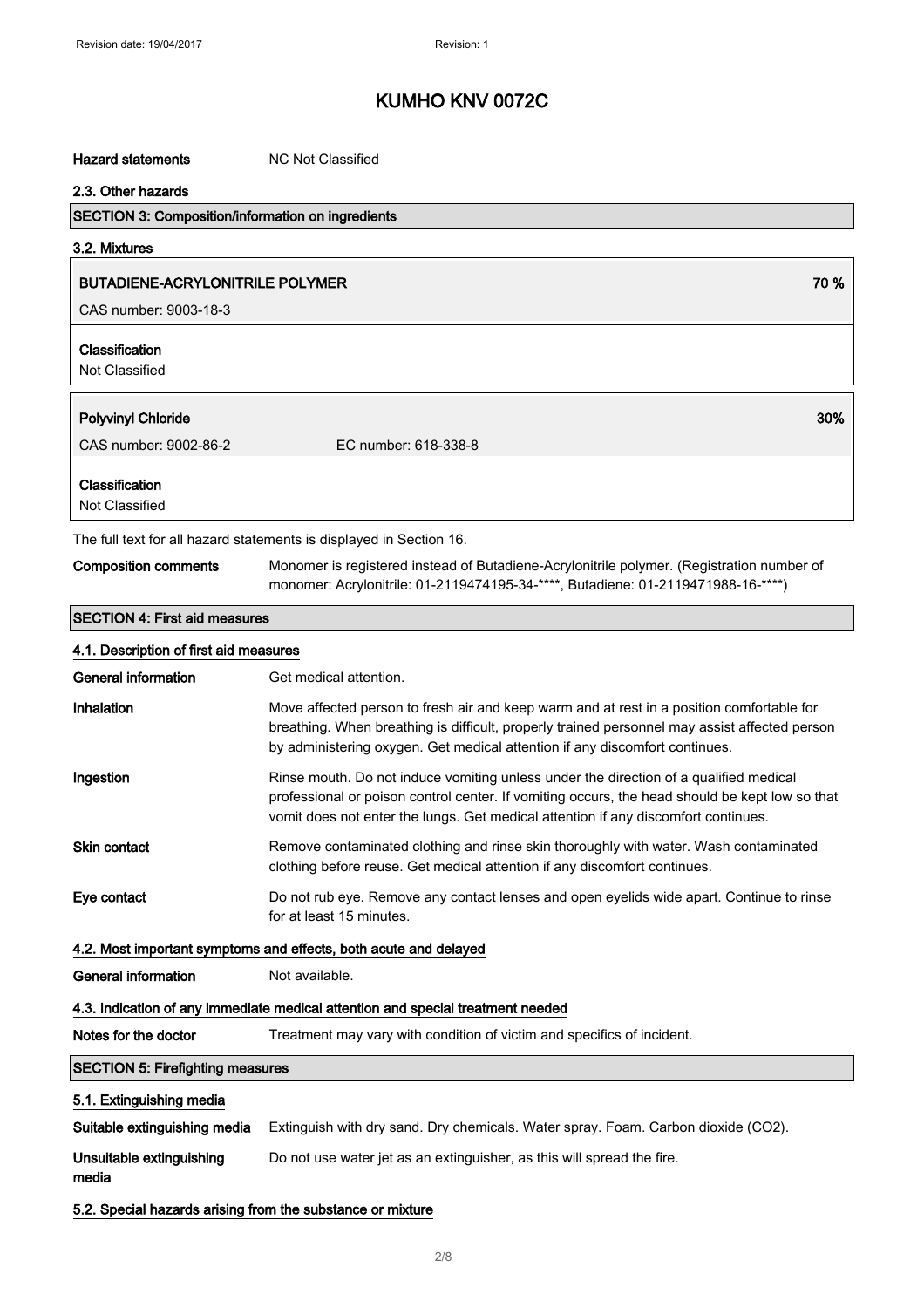| Specific hazards                                          | Irritating gases or vapours. Dust or gas may ignite by flames. Containers can burst violently or<br>explode when heated, due to excessive pressure build-up. Partly flammable but does not<br>simply ignite.                                                                                                                    |
|-----------------------------------------------------------|---------------------------------------------------------------------------------------------------------------------------------------------------------------------------------------------------------------------------------------------------------------------------------------------------------------------------------|
| <b>Hazardous combustion</b><br>products                   | Oxides of carbon. Thermal decomposition or combustion may liberate carbon oxides and<br>other toxic gases or vapours. Hydrocarbons. Hydrogen cyanide (HCN). Ammonia.                                                                                                                                                            |
| 5.3. Advice for firefighters                              |                                                                                                                                                                                                                                                                                                                                 |
| Protective actions during<br>firefighting                 | Keep up-wind to avoid fumes. Fight advanced or massive fires from safe distance or protected<br>location. Avoid inhalation of materials or combustion by-products. Cool containers exposed to<br>flames with water until well after the fire is out. Keep unnecessary people away, isolate hazard<br>and deny entry.            |
| Special protective equipment<br>for firefighters          | Use protective equipment appropriate for surrounding materials.                                                                                                                                                                                                                                                                 |
| <b>SECTION 6: Accidental release measures</b>             |                                                                                                                                                                                                                                                                                                                                 |
|                                                           | 6.1. Personal precautions, protective equipment and emergency procedures                                                                                                                                                                                                                                                        |
| <b>Personal precautions</b>                               | Wear protective clothing as described in Section 8 of this safety data sheet. Avoid heat,<br>flames and other sources of ignition. Keep upwind. Provide adequate ventilation. Avoid<br>inhalation of dust and contact with skin and eyes.                                                                                       |
| 6.2. Environmental precautions                            |                                                                                                                                                                                                                                                                                                                                 |
| <b>Environmental precautions</b>                          | Store away from waterwork or drainage system. Prevent run-off from entering ground, storm<br>sewers and ditches which lead to natural waterways. If large spills, call emergency services to<br>get advice.                                                                                                                     |
| 6.3. Methods and material for containment and cleaning up |                                                                                                                                                                                                                                                                                                                                 |
| Methods for cleaning up                                   | Small Spillages: Collect spilled material in appropriate container for disposal. Large Spillages:<br>Avoid lowland and keep upwind. Sweep up and shovel. Keep in suitable, closed containers for<br>disposal. Collect and place in suitable waste disposal containers and seal securely. For waste<br>disposal, see Section 13. |
| 6.4. Reference to other sections                          |                                                                                                                                                                                                                                                                                                                                 |
| Reference to other sections                               | For personal protection, see Section 8. For waste disposal, see section 13.                                                                                                                                                                                                                                                     |
| <b>SECTION 7: Handling and storage</b>                    |                                                                                                                                                                                                                                                                                                                                 |
| 7.1. Precautions for safe handling                        |                                                                                                                                                                                                                                                                                                                                 |
| Usage precautions                                         | Wear protective clothing as described in Section 8 of this safety data sheet. Provide adequate<br>ventilation. Avoid contact with skin and eyes. Wash thoroughly after handling.                                                                                                                                                |
|                                                           | 7.2. Conditions for safe storage, including any incompatibilities                                                                                                                                                                                                                                                               |
| <b>Storage precautions</b>                                | Store and handle in accordance with all current regulations and standards. Do not store near<br>heat sources or expose to high temperatures. Protect against direct sunlight. Keep container<br>tightly sealed when not in use. Earth container and transfer equipment to eliminate sparks<br>from static electricity.          |
| 7.3. Specific end use(s)                                  |                                                                                                                                                                                                                                                                                                                                 |
| Specific end use(s)                                       | Not available.                                                                                                                                                                                                                                                                                                                  |
| <b>SECTION 8: Exposure Controls/personal protection</b>   |                                                                                                                                                                                                                                                                                                                                 |
| 8.1. Control parameters                                   |                                                                                                                                                                                                                                                                                                                                 |
| Ingredient comments                                       | No exposure limits known for ingredient(s).                                                                                                                                                                                                                                                                                     |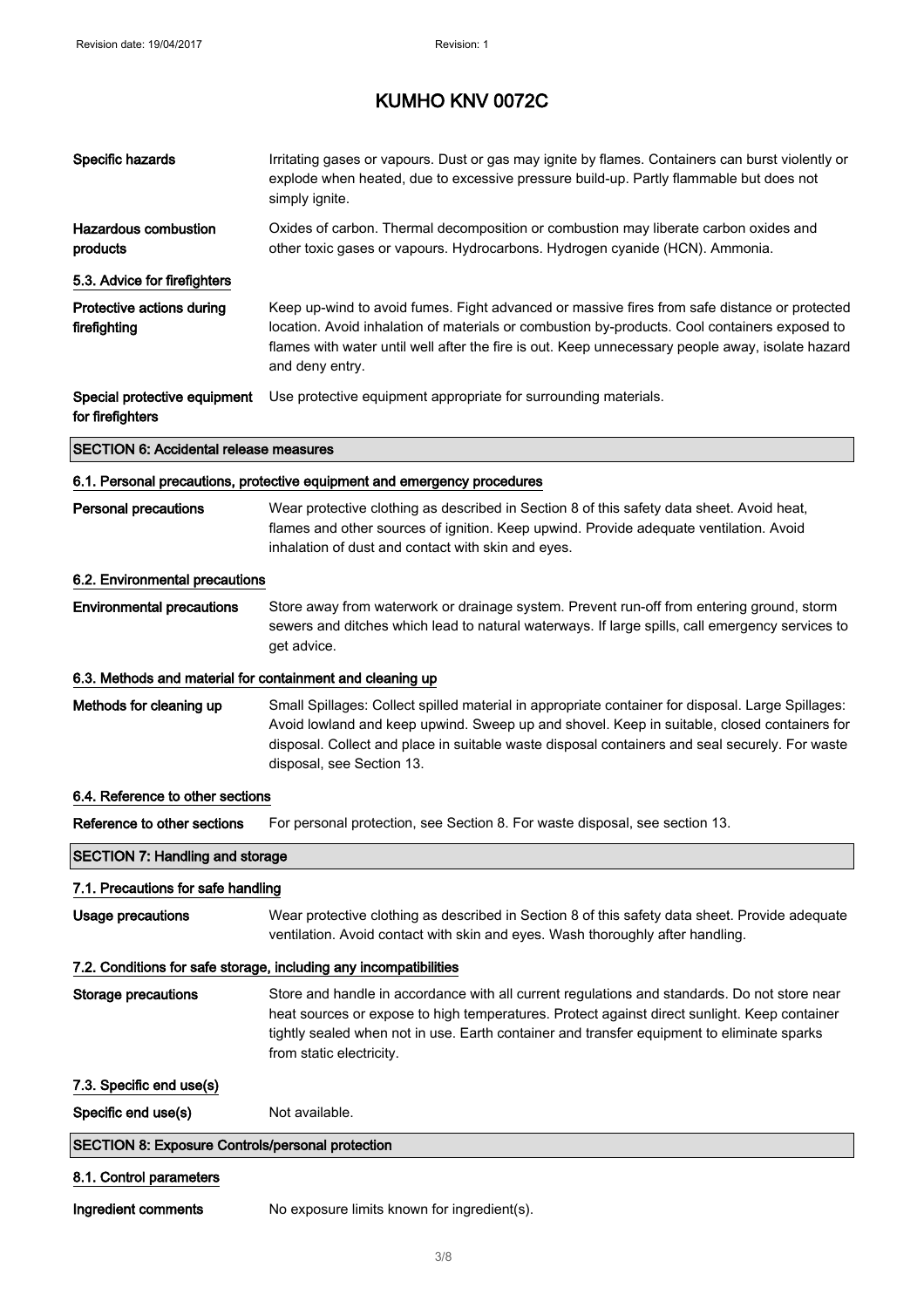### 8.2. Exposure controls

### Protective equipment





| Appropriate engineering<br>controls | Provide adequate general and local exhaust ventilation.                                                                                                                                                                        |
|-------------------------------------|--------------------------------------------------------------------------------------------------------------------------------------------------------------------------------------------------------------------------------|
| Eye/face protection                 | The following protection should be worn: Chemical splash goggles. Wear safety glasses with<br>side-shields conforming to EN166.                                                                                                |
| Hand protection                     | Wear suitable gloves.                                                                                                                                                                                                          |
| Other skin and body<br>protection   | Wear suitable protective clothing.                                                                                                                                                                                             |
| Hygiene measures                    | Use engineering controls to reduce air contamination to permissible exposure level. Provide<br>eyewash station and safety shower. Wash hands after handling.                                                                   |
| <b>Respiratory protection</b>       | If ventilation is inadequate, suitable respiratory protection must be worn. Under frequent use<br>or heavy exposure, respiratory protection may be needed. In case of dust formation, wear<br>respirator with particle filter. |

### SECTION 9: Physical and Chemical Properties

| 9.1. Information on basic physical and chemical properties |                               |
|------------------------------------------------------------|-------------------------------|
| Appearance                                                 | Solid                         |
| Colour                                                     | Yellow-white.                 |
| Odour                                                      | Mild.                         |
| <b>Odour threshold</b>                                     | Not available. Not available. |
| pH                                                         | Not available.                |
| <b>Melting point</b>                                       | Not applicable.               |
| Initial boiling point and range                            | Not applicable.               |
| Flash point                                                | Not applicable.               |
| <b>Evaporation rate</b>                                    | Not applicable.               |
| Upper/lower flammability or<br>explosive limits            | Not available.                |
| Other flammability                                         | Not available.                |
| Vapour pressure                                            | Not applicable.               |
| Vapour density                                             | Not applicable.               |
| <b>Relative density</b>                                    | Not applicable.               |
| Solubility(ies)                                            | Insoluble in water.           |
| <b>Partition coefficient</b>                               | Not applicable.               |
| Auto-ignition temperature                                  | Not available.                |
| <b>Decomposition Temperature</b>                           | Not available.                |
| <b>Viscosity</b>                                           | Not applicable.               |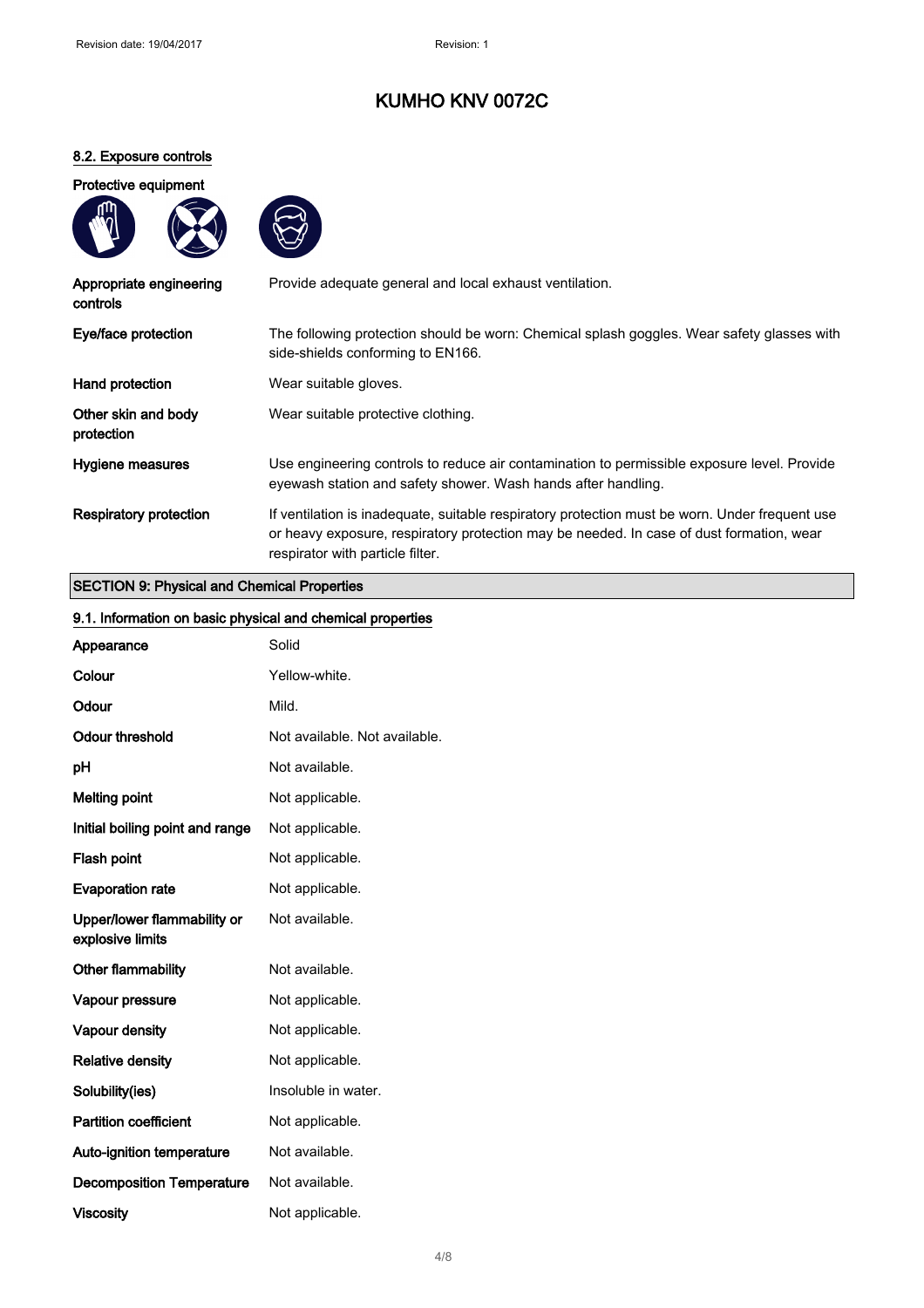| <b>Explosive properties</b>                                         | Not available.                                                                                                                                                                                                      |
|---------------------------------------------------------------------|---------------------------------------------------------------------------------------------------------------------------------------------------------------------------------------------------------------------|
| <b>Oxidising properties</b>                                         | Not available.                                                                                                                                                                                                      |
| 9.2. Other information                                              |                                                                                                                                                                                                                     |
| Molecular weight                                                    | Not available.                                                                                                                                                                                                      |
| <b>SECTION 10: Stability and reactivity</b>                         |                                                                                                                                                                                                                     |
| 10.1. Reactivity                                                    |                                                                                                                                                                                                                     |
| Reactivity                                                          | Not available.                                                                                                                                                                                                      |
| 10.2. Chemical stability                                            |                                                                                                                                                                                                                     |
| <b>Stability</b>                                                    | Stable at normal ambient temperatures and when used as recommended.                                                                                                                                                 |
| 10.3. Possibility of hazardous reactions                            |                                                                                                                                                                                                                     |
| Possibility of hazardous<br>reactions                               | Will not occur.                                                                                                                                                                                                     |
| 10.4. Conditions to avoid                                           |                                                                                                                                                                                                                     |
| <b>Conditions to avoid</b>                                          | Avoid exposure to high temperatures or direct sunlight.                                                                                                                                                             |
| 10.5. Incompatible materials                                        |                                                                                                                                                                                                                     |
| Materials to avoid                                                  | Not available.                                                                                                                                                                                                      |
| 10.6. Hazardous decomposition products                              |                                                                                                                                                                                                                     |
| Hazardous decomposition<br>products                                 | Hydrocarbons. Thermal decomposition or combustion may liberate carbon oxides and other<br>toxic gases or vapours. Oxides of carbon. Oxides of nitrogen. Sulphurous gases (SOx).<br>Hydrogen cyanide (HCN). Ammonia. |
| <b>SECTION 11: Toxicological information</b>                        |                                                                                                                                                                                                                     |
| 11.1. Information on toxicological effects                          |                                                                                                                                                                                                                     |
| Acute toxicity - oral                                               |                                                                                                                                                                                                                     |
| Notes (oral LD <sub>50</sub> )                                      | Not available.                                                                                                                                                                                                      |
| Acute toxicity - dermal<br>Notes (dermal LD <sub>50</sub> )         | Not available.                                                                                                                                                                                                      |
| Acute toxicity - inhalation<br>Notes (inhalation LC <sub>50</sub> ) | Not available.                                                                                                                                                                                                      |
| Skin corrosion/irritation<br>Animal data                            | Not available.                                                                                                                                                                                                      |
| Serious eye damage/irritation<br>Serious eye damage/irritation      | Not available.                                                                                                                                                                                                      |
| Germ cell mutagenicity                                              |                                                                                                                                                                                                                     |
| Genotoxicity - in vitro                                             |                                                                                                                                                                                                                     |
|                                                                     | Not available.                                                                                                                                                                                                      |
| Genotoxicity - in vivo                                              | Not available.                                                                                                                                                                                                      |
| Carcinogenicity<br>Carcinogenicity                                  | Not available.                                                                                                                                                                                                      |

5/ 8

Reproductive toxicity - fertility Not available.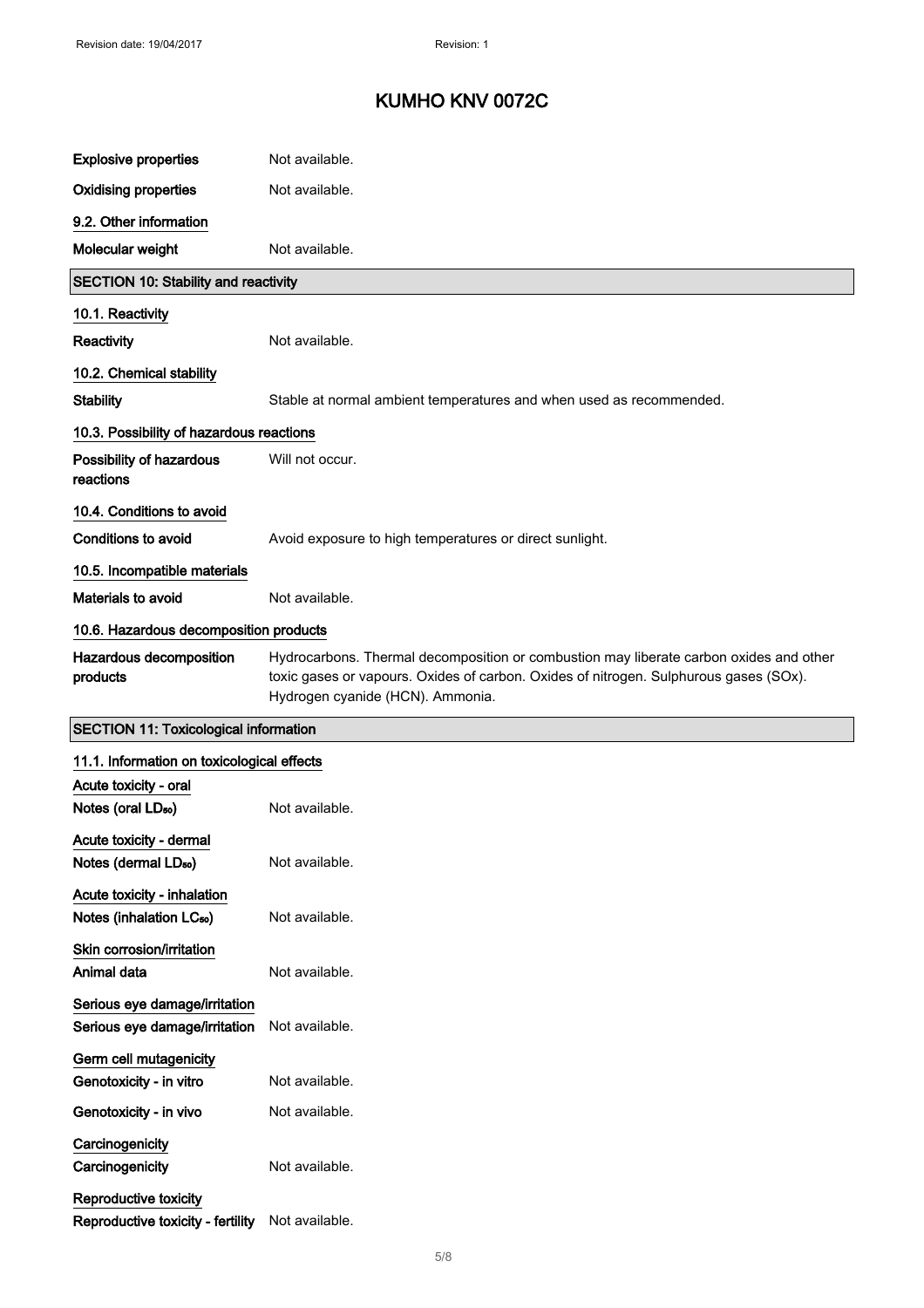| Reproductive toxicity -<br>development                                         | Not available.                                                                               |
|--------------------------------------------------------------------------------|----------------------------------------------------------------------------------------------|
| Specific target organ toxicity - single exposure<br>STOT - single exposure     | Not available.                                                                               |
| Specific target organ toxicity - repeated exposure<br>STOT - repeated exposure | Not available.                                                                               |
| <b>SECTION 12: Ecological Information</b>                                      |                                                                                              |
| Ecotoxicity                                                                    | There are no data on the ecotoxicity of this product.                                        |
| 12.1. Toxicity                                                                 |                                                                                              |
| Acute toxicity - fish                                                          | Not available.                                                                               |
| Acute toxicity - aquatic<br>invertebrates                                      | Not available.                                                                               |
| Acute toxicity - aquatic plants                                                | Not available.                                                                               |
| Acute toxicity -<br>microorganisms                                             | Not available.                                                                               |
| Acute toxicity - terrestrial                                                   | Not available.                                                                               |
| Chronic toxicity - fish early life Not available.<br>stage                     |                                                                                              |
| Short term toxicity - embryo<br>and sac fry stages                             | Not available.                                                                               |
| Chronic toxicity - aquatic<br>invertebrates                                    | Not available.                                                                               |
| 12.2. Persistence and degradability                                            |                                                                                              |
| Persistence and degradability                                                  | Not available.                                                                               |
| Biodegradation                                                                 | Not available.                                                                               |
| 12.3. Bioaccumulative potential                                                |                                                                                              |
| <b>Partition coefficient</b>                                                   | Not applicable.                                                                              |
| 12.4. Mobility in soil                                                         |                                                                                              |
| <b>Mobility</b>                                                                | Not available.                                                                               |
| 12.5. Results of PBT and vPvB assessment                                       |                                                                                              |
| Results of PBT and vPvB<br>assessment                                          | This product does not contain any substances classified as PBT or vPvB.                      |
| 12.6. Other adverse effects                                                    |                                                                                              |
| Other adverse effects                                                          | Not available.                                                                               |
| <b>SECTION 13: Disposal considerations</b>                                     |                                                                                              |
| 13.1. Waste treatment methods                                                  |                                                                                              |
| General information                                                            | Waste is suitable for incineration. If applicable, pretreat waste with oil/water separation. |

Incinerate waste or reduce the volume following the similar way as incineration.

6/ 8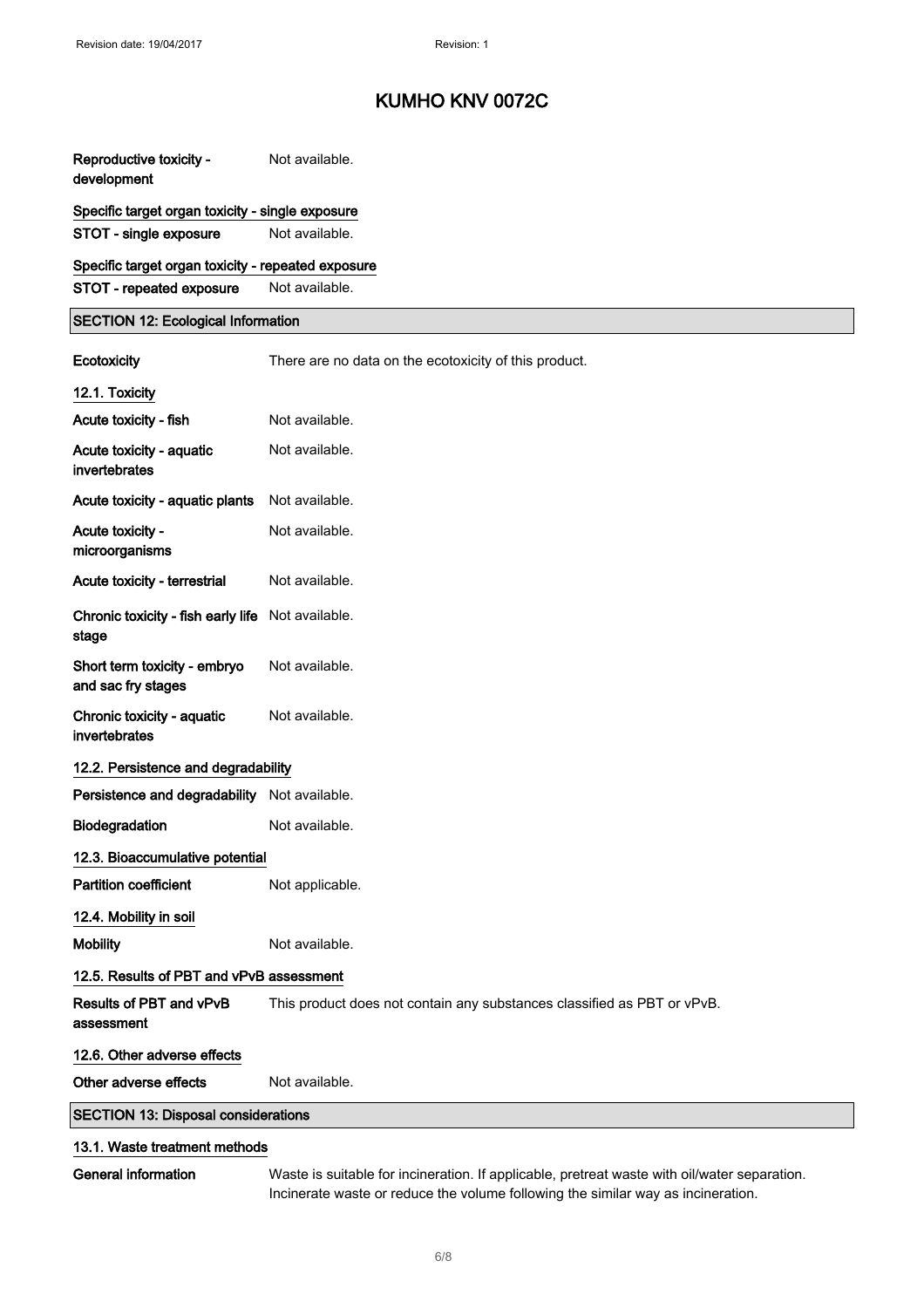| <b>Disposal methods</b>                                                                        | Confirm disposal procedures with environmental engineer and local regulations. Dispose of<br>the waste by oneself or contact disposal company. |
|------------------------------------------------------------------------------------------------|------------------------------------------------------------------------------------------------------------------------------------------------|
| <b>SECTION 14: Transport information</b>                                                       |                                                                                                                                                |
| General                                                                                        | The product is not covered by international regulations on the transport of dangerous goods<br>(IMDG, IATA, ADR/RID).                          |
| 14.1. UN number                                                                                |                                                                                                                                                |
| Not applicable.                                                                                |                                                                                                                                                |
| 14.2. UN proper shipping name                                                                  |                                                                                                                                                |
| Not applicable.                                                                                |                                                                                                                                                |
| 14.3. Transport hazard class(es)                                                               |                                                                                                                                                |
| Not applicable.                                                                                |                                                                                                                                                |
| 14.4. Packing group                                                                            |                                                                                                                                                |
| Not applicable.                                                                                |                                                                                                                                                |
| 14.5. Environmental hazards                                                                    |                                                                                                                                                |
| Environmentally hazardous substance/marine pollutant<br>No.                                    |                                                                                                                                                |
| 14.6. Special precautions for user                                                             |                                                                                                                                                |
| Not applicable.                                                                                |                                                                                                                                                |
|                                                                                                | 14.7. Transport in bulk according to Annex II of MARPOL and the IBC Code                                                                       |
| Transport in bulk according to Not applicable.<br>Annex II of MARPOL 73/78<br>and the IBC Code |                                                                                                                                                |
| <b>SECTION 15: Regulatory information</b>                                                      |                                                                                                                                                |
|                                                                                                | 15.1. Safety, health and environmental regulations/legislation specific for the substance or mixture                                           |
| <b>Authorisations (Title VII</b><br><b>Regulation 1907/2006)</b>                               | No specific authorisations are known for this product.                                                                                         |
| <b>Restrictions (Title VIII</b><br><b>Regulation 1907/2006)</b>                                | No specific restrictions on use are known for this product.                                                                                    |
| 15.2. Chemical safety assessment                                                               |                                                                                                                                                |
| No chemical safety assessment has been carried out.                                            |                                                                                                                                                |
| <b>SECTION 16: Other information</b>                                                           |                                                                                                                                                |
| <b>Issued by</b>                                                                               | <b>KIST Europe</b>                                                                                                                             |
| <b>Revision date</b>                                                                           | 19/04/2017                                                                                                                                     |
| Revision                                                                                       | 1                                                                                                                                              |